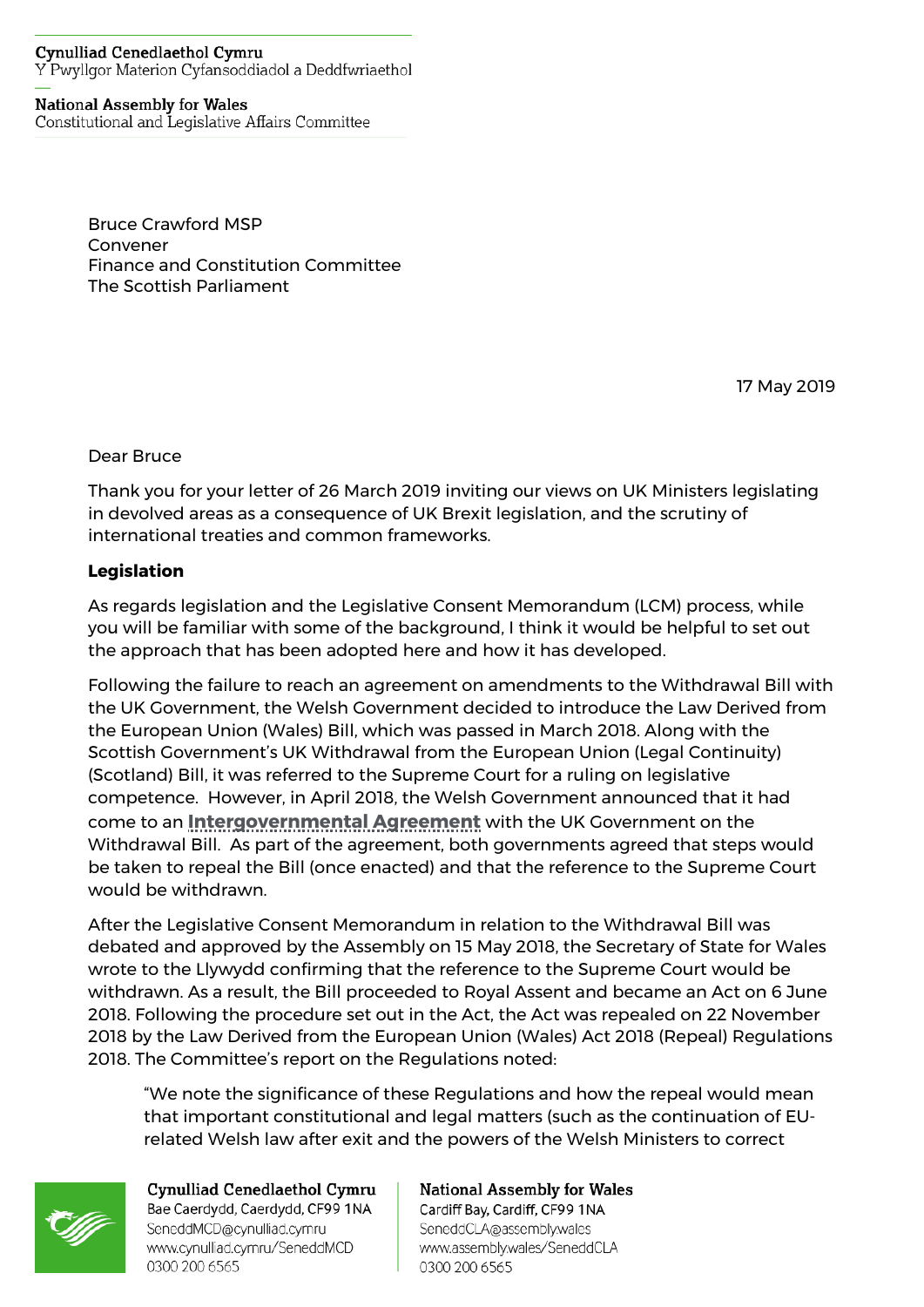deficiencies in retained EU law) will be dealt with under the European Union (Withdrawal) Act 2018.

We also note that the repeal of the Act forms part of the Intergovernmental Agreement on the European Union (Withdrawal) Bill and the Establishment of Common Frameworks."

The Intergovernmental Agreement between the UK and Welsh Governments provides that:

"The UK Government will be able to use powers under clauses 7, 8 and 9 to amend domestic legislation in devolved areas but, as part of this agreement, reiterates the commitment it has previously given that it will not normally do so without the agreement of the devolved administrations. In any event, the powers will not be used to enact new policy in devolved areas; the primary purpose of using such powers will be administrative efficiency."

Following on from our 2018 July report, **Scrutiny of [regulations](http://www.assembly.wales/laid%20documents/cr-ld11654/cr-ld11654-e.pdf) made under the European Union [\(Withdrawal\)](http://www.assembly.wales/laid%20documents/cr-ld11654/cr-ld11654-e.pdf) Act 2018: operational matters**, changes were made to the National Assembly's Standing Orders which included requirements for the Welsh Government to lay a written statement giving notification of any regulations made, or to be made, by a UK Minister acting alone within the legislative competence of the Assembly or the executive competence of the Welsh Ministers. As well as summarising the purpose of the regulations, the Welsh Government is required to explain its impact on the Assembly's legislative competence and why consent was given.

In addition, regulations by UK Ministers that amend primary legislation within the competence of the Assembly, trigger the Statutory Instrument Consent Memorandum (SICM) process.

In February 2019, we published a **[progress](http://www.assembly.wales/laid%20documents/cr-ld12128/cr-ld12128-e.pdf) report** on our scrutiny of regulations under the *European Union (Withdrawal) Act 2018* (the 2018 Act) and have **[exchanged](http://senedd.assembly.wales/mgIssueHistoryHome.aspx?IId=20801) [correspondence](http://senedd.assembly.wales/mgIssueHistoryHome.aspx?IId=20801) with the First Minister** about the concerns we express in the report. In particular, we highlighted the Welsh Government giving consent to the UK Government making negative procedure regulations that restrict the legislative competence of the Assembly (albeit in narrow fields) without the Assembly having a role. In addition we expressed concern about the way in which the SICM process has been operating and recently **exchanged [correspondence](http://senedd.assembly.wales/mgIssueHistoryHome.aspx?IId=18641) with the Llywydd** about our concerns.

Our Committee, along with others, such as the External Affairs and Additional Legislation (EAAL) Committee and Climate Change, Environment and Rural Affairs Committee, have reported on Legislative Consent Memoranda on Brexit Bills and expressed concerns about the approach adopted. For example, in our LCM report on the Agriculture Bill we said:

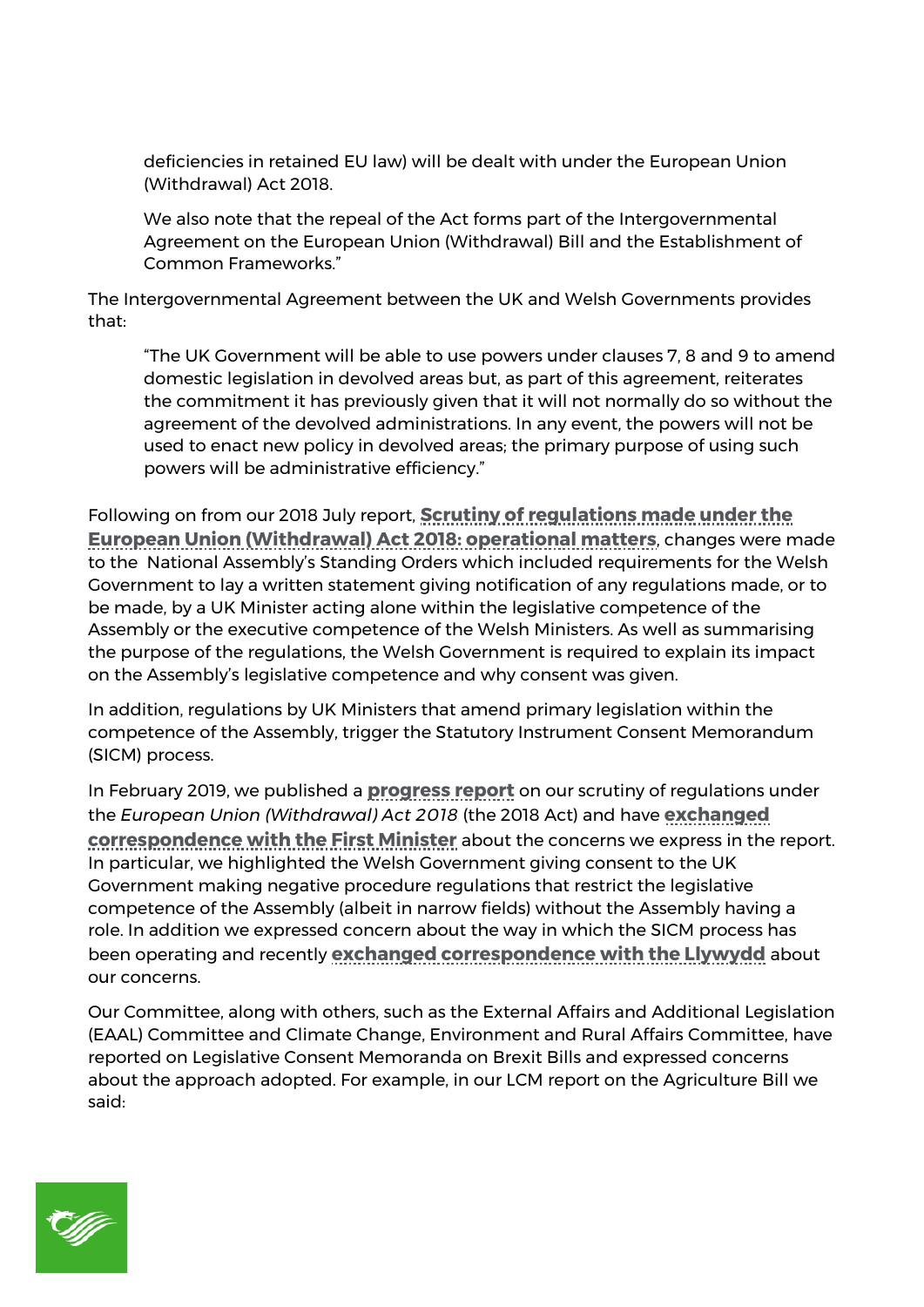"In effect, the UK Parliament is delegating powers to the Welsh Ministers permitting them to act in devolved areas, despite not having been involved in the scrutiny of agriculture policy in Wales for almost a generation. In so doing, the National Assembly's scrutiny function is being bypassed, a situation we find constitutionally unacceptable."

In relation to the Trade Bill, the EAAL Committee concluded that:

"The legislative consent process does not allow for a nuanced interaction with the legislation under scrutiny. Rather, it offers a blunt and binary choice of granting consent for the provisions as drafted or rejecting them entirely.

Our consideration of the Trade Bill illustrates the often unsatisfactory balancing act that is required when considering questions of legislative consent."

Overall, from our perspective, we believe that devolved legislatures should have a greater role in the scrutiny of UK legislation in devolved areas.

One particular issue that we believe needs to be addressed relates to how UK Bills in devolved areas is dealt with where issues of timing are an issue. Occasionally, debates on legislative consent motions take place without there having been time for a committee to scrutinise the accompanying legislative consent memorandum because of the constraints of time, often as a UK Bill approaches its final legislative stages.

Time constraints can also lead to other consequences. For example, in the Withdrawal Bill, the UK Government decided against making amendments to it in relation to Wales because of a lack of time to seek supplementary legislative consent. The effect of this was to set out in legislation a small but constitutionally significant difference between the sifting process to be adopted in the Assembly and UK Parliament.

Our views feed into a wider issue regarding the extent to which the Sewel Convention retains any constitutional validity and whether it needs to be reviewed or alternatively replaced with new arrangements.

We are also becoming concerned at the extent to which agreements between the UK and Welsh Governments are being used to overcome situations where for example they cannot agree on whether matters are reserved or on amendments to UK Brexit legislation. Such agreements appear to have been entered into, or are in the process of being developed, in relation to the Bills on Agriculture and Fisheries, and the Healthcare (International Arrangements) (now the Healthcare (European Economic Area and Switzerland Arrangements) Act 2019).

To illustrate our concern, this is an extract from a recent Agriculture LCM. It covers the disagreement over whether clause 26 (WTO Agreement on Agriculture: regulations) of the Agriculture Bill (as introduced) requires consent:

"In summary, the clear onus is on seeking agreement. However, where that is not feasible there are strong mechanisms for the Welsh Ministers to exert their views. These arrangements will be codified in a Memorandum of Understanding and the

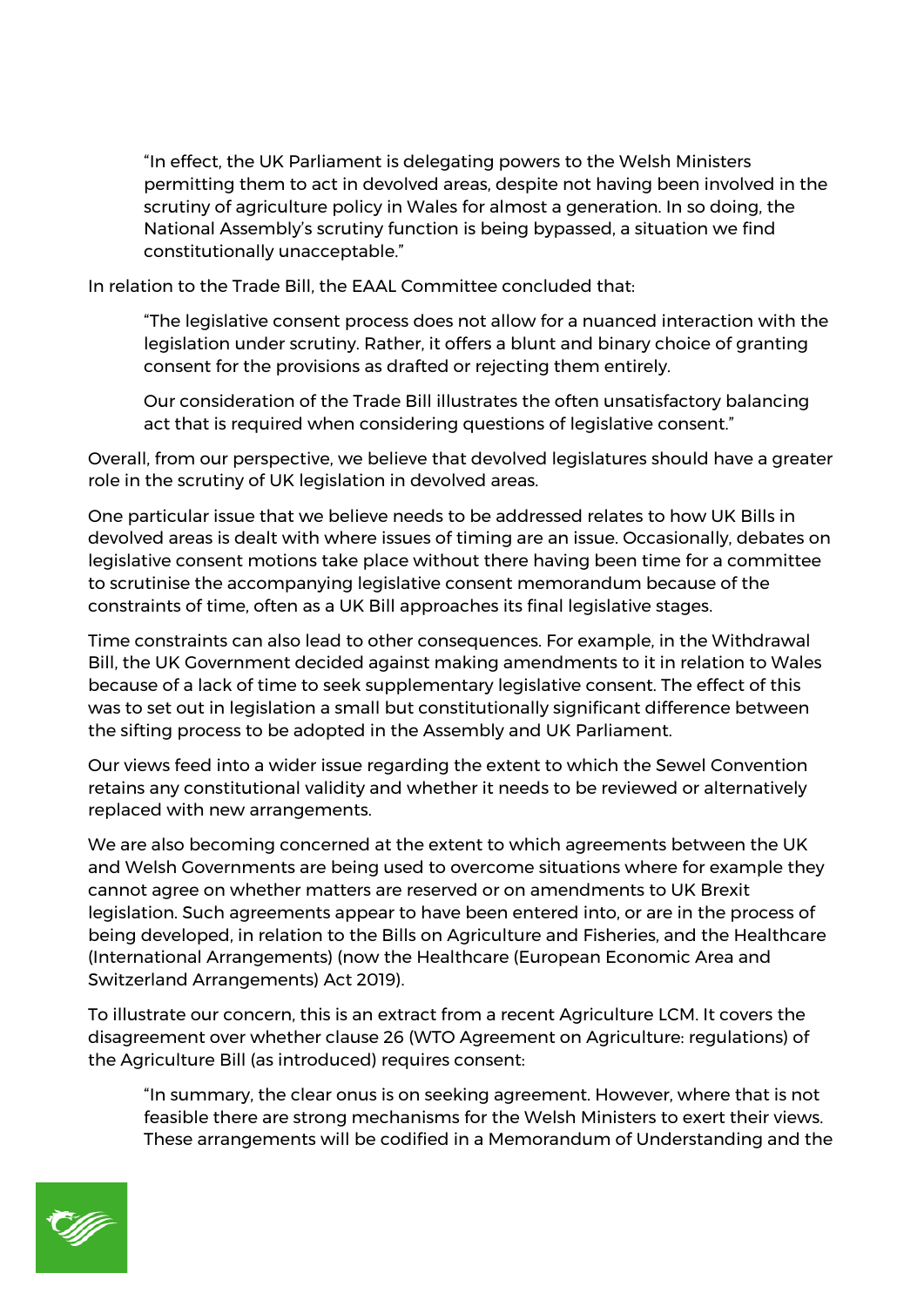Secretary of State will put this on record in a statement on the floor of the House of Commons. This is a good outcome providing a strong role and flexibility for the Welsh Ministers following extensive and highly collaborative working between Governments. It provides a valuable model which could be used in other areas where intergovernmental cooperation is needed and demonstrates both governments' commitment to collaboration."

### **International Treaties and Common Frameworks**

As a result of our functions in relation to the scrutiny of subordinate legislation and also constitutional Bills introduced to the Assembly, we have not undertaken much work in this area but may look to do so later in the year.

That said, I think we will need to understand how the treaties and common frameworks will affect Wales. This will be particularly important as we have to legislate to implement obligations set out in treaties that are agreed at governmental level. Once a treaty is signed, Wales (and the rest of the UK) will have to comply with it and it will be too late to change the obligations it contains.

Alongside our work, the EAAL Committee has also been considering the implications for Wales of UK international agreements and UK trade policy more generally. In recent months, it developed a new procedure for the scrutiny of international agreements to handle the increase in the number of agreements being signed prior to the end of March 2019.

This new procedure centres on assessing whether UK international agreements engage devolved competence and whether they affect areas of devolved public policy. If initial assessments suggest that this is the case, the EAAL Committee takes a more detailed look at the agreements. Should issues of concern arise, it reports these to the Assembly and aims to draw them to the attention of the Welsh and UK Governments, and the committee counterparts in the other UK legislatures. Since the start of March 2019, the EAAL Committee has considered 26 agreements, reporting on six of them. It has also written to the UK Government with an initial view on the role of the Assembly in the development and scrutiny of international agreements.

As regards common frameworks, there is considerable uncertainty about the nature of both legislative and non-legislative frameworks, a point highlighted in recommendations we made in our LCM report on the Fisheries Bill.

Through Ministerial scrutiny sessions and correspondence, the EAAL Committee has also been pressing for greater transparency around the ongoing intergovernmental work to develop common UK policy frameworks, and for a more coherent programme of work to be communicated by governments.

It has considered the UK Government's recently published *Revised Frameworks Analysis* and is engaged in seeking a more detailed appraisal of the situation from the Welsh Government against each of the policy areas identified in the revised analysis.